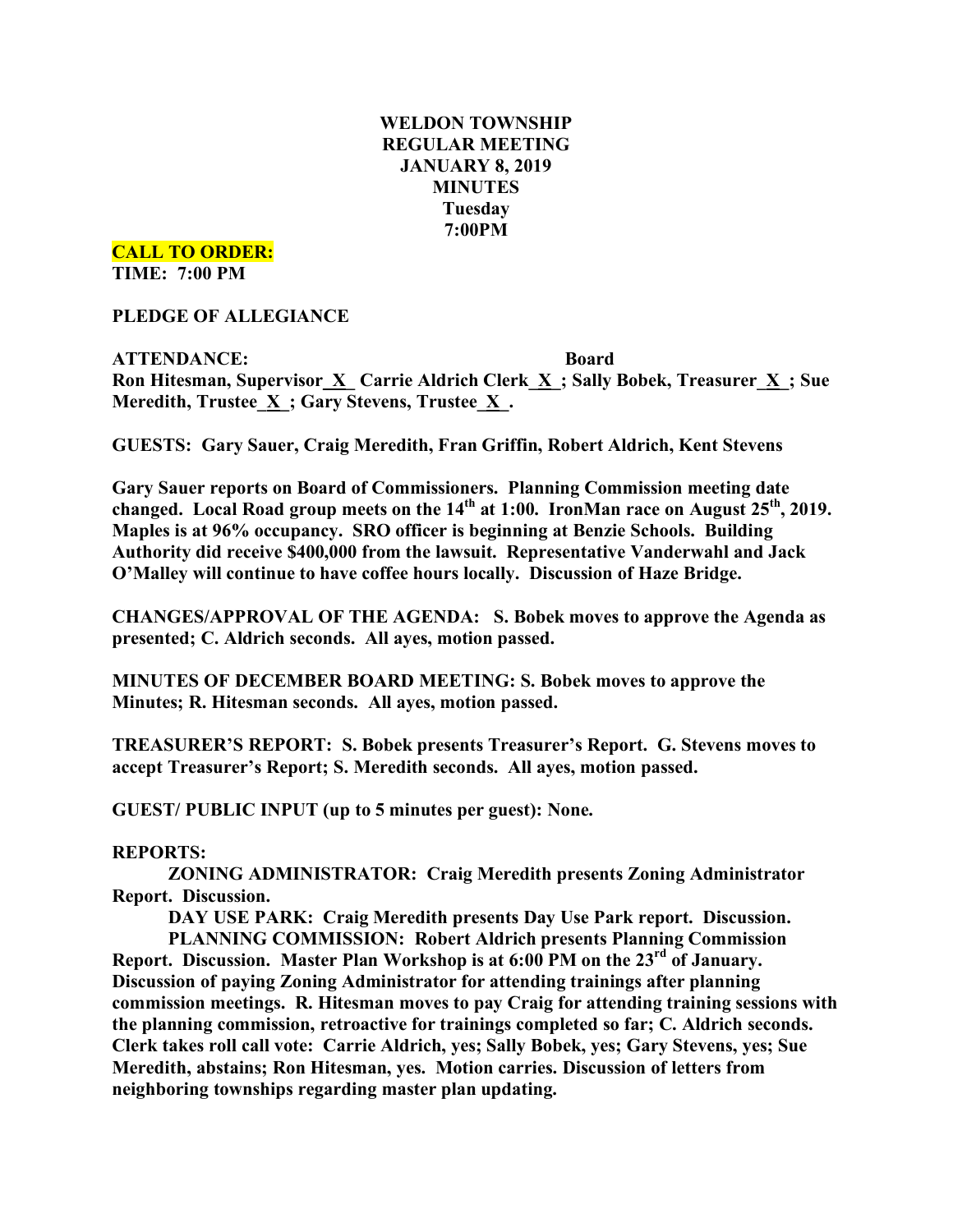**ASSESSOR REPORT: R. Hitesman presents Assessor Report. Discussion. Fifth-Third Bank assessment issue is still ongoing. Supervisor will attend a meeting with Assessor and Treasurer to resolve various issues.**

**LIQUOR INSPECTOR REPORT: Supervisor presents Liquor Inspector Report.**

**BUDGET REPORT: Clerk presents Budget Report. Clerk needs all planning commission members to fill out W-4's, per MTA instruction, before any further wage payments are made to members without W-4's.**

**SUPERVISOR COMMENTS: Discussion of grant application for Day Use Park. Thank you, Becky Sharp, for the time she put in to gathering information. Chuck Kraus and Scott Williams helped, as well. He thanks the clerk for her work, as well.**

**CLERK COMMENTS: Discussion of email from Cindy Shapiro, as a minimum of compliance for ADA Standards. Discussion of sound system quote. Discussion of Greenspace Improvement Grant. Discussion of need for JPC to remove Weldon's name from their correspondence. Clerk will contact Mr. Figura for his advice.**

### **UNFINISHED BUSINESS:**

**Discussion of planning commission emails. Clerk asks that they copy her on emails, so she can save emails for documentation.**

**Review of transcript of Kent Stevens' Status Hearing.**

#### **NEW BUSINESS:**

**Discussion of Acentek video franchise agreement renewal. G. Stevens moves to have Figura Law review agreement renewal; S. Meredith seconds.**

**Discussion of MTA Board of Review Training 2019. Discussion of need for alternate Board of Review members.**

**Review of Benzie County Road Commission 2019 Proposed Road Projects**

#### **BILLS:**

| <b>Craig Meredith, Day Use Park/Plowing/Mowing</b> | 186.00  |
|----------------------------------------------------|---------|
| Craig Meredith, LUP/PC Training                    | 110.00  |
| David Kane, Website Maintenance                    | 60.00   |
| <b>Julie Lonn, Town Hall Cleaning</b>              | 50.00   |
| <b>AFLAC</b>                                       | 281.50  |
| VISA Wal-mart, toiletries, 10.54; Staples, paper/  |         |
| Envelopes, 43.97; Yahoo, yearly website fee 95.88  | 150.39  |
| Acentek                                            | 177.24  |
| <b>Wade Trim</b>                                   | 1371.75 |
| <b>BoR</b> Wages                                   | 200.00  |
| <b>Sally Bobek, bitdefender</b>                    | 42.39   |
| <b>Chris Johnes, Deputy Treasurer</b>              | 150.00  |
| <b>Blarney Castle</b>                              | 658.50  |
| <b>United States Treasury</b>                      | 1724.56 |
| <b>State of Michigan, SUW</b>                      | 797.88  |